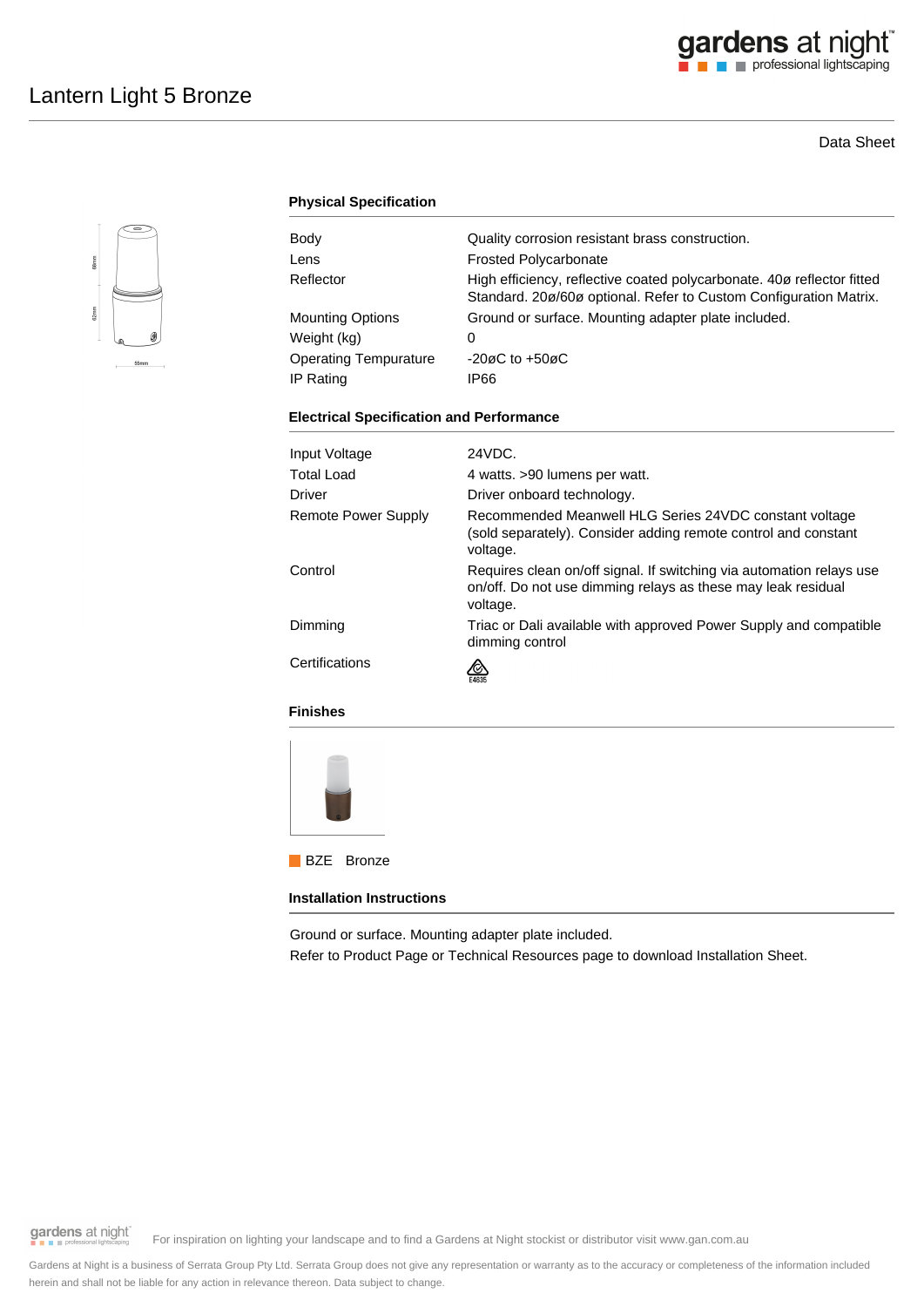# gardens at night professional lightscaping

#### Data Sheet

#### **Standard or Custom Configurations**

Standard range - locally stocked item

Designed to suit a variety of residential and landscaping applications the Standard range is readily available from your local Distributor. To identify your unique ordering code simply add your chosen finish to the end of the code matrix as shown below.



Custom configuration - commercial specification

If required, we can provide a Custom solution to suit your large residential or commercial project. The following code matrix shows the options available. Production, costs and timing will vary depending on customisation. For assistance, speak to your local Commercial Distributor.

Stocked Commercial Distributor configuration shown below or Distributor customisation can be configured using this matrix



#### **Light Performance**

Photometrics Photometrics

Diagram is based on test results as referred. Refer to Technical Resources page to view Photometric Diagram where applicable.

#### **Warranty**

5 years. Applicable on purchases from 01/01/19.

Refer to Technical Resources page to download Warranty Statement.

#### **Wiring Guide**

Refer to Techncial Resources page to download Wiring Diagram/s.



gardens at night

For inspiration on lighting your landscape and to find a Gardens at Night stockist or distributor visit www.gan.com.au

Gardens at Night is a business of Serrata Group Pty Ltd. Serrata Group does not give any representation or warranty as to the accuracy or completeness of the information included herein and shall not be liable for any action in relevance thereon. Data subject to change.